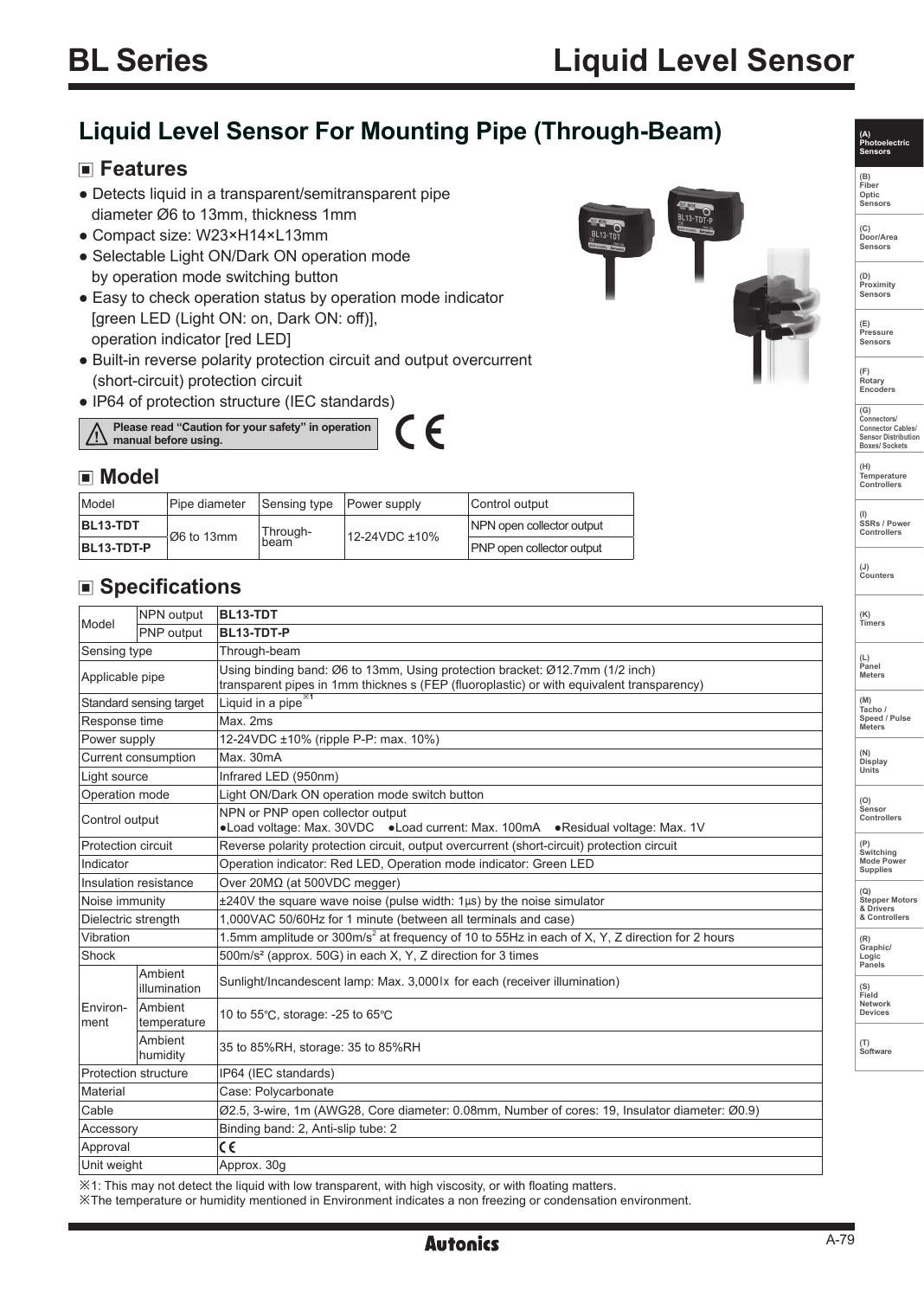# **Operation Mode**



**Operating Timing Diagram**



※The waveforms of 'Operation indicator' and 'Transistor output' are for Light ON, it is operated as reverse in Dark ON.



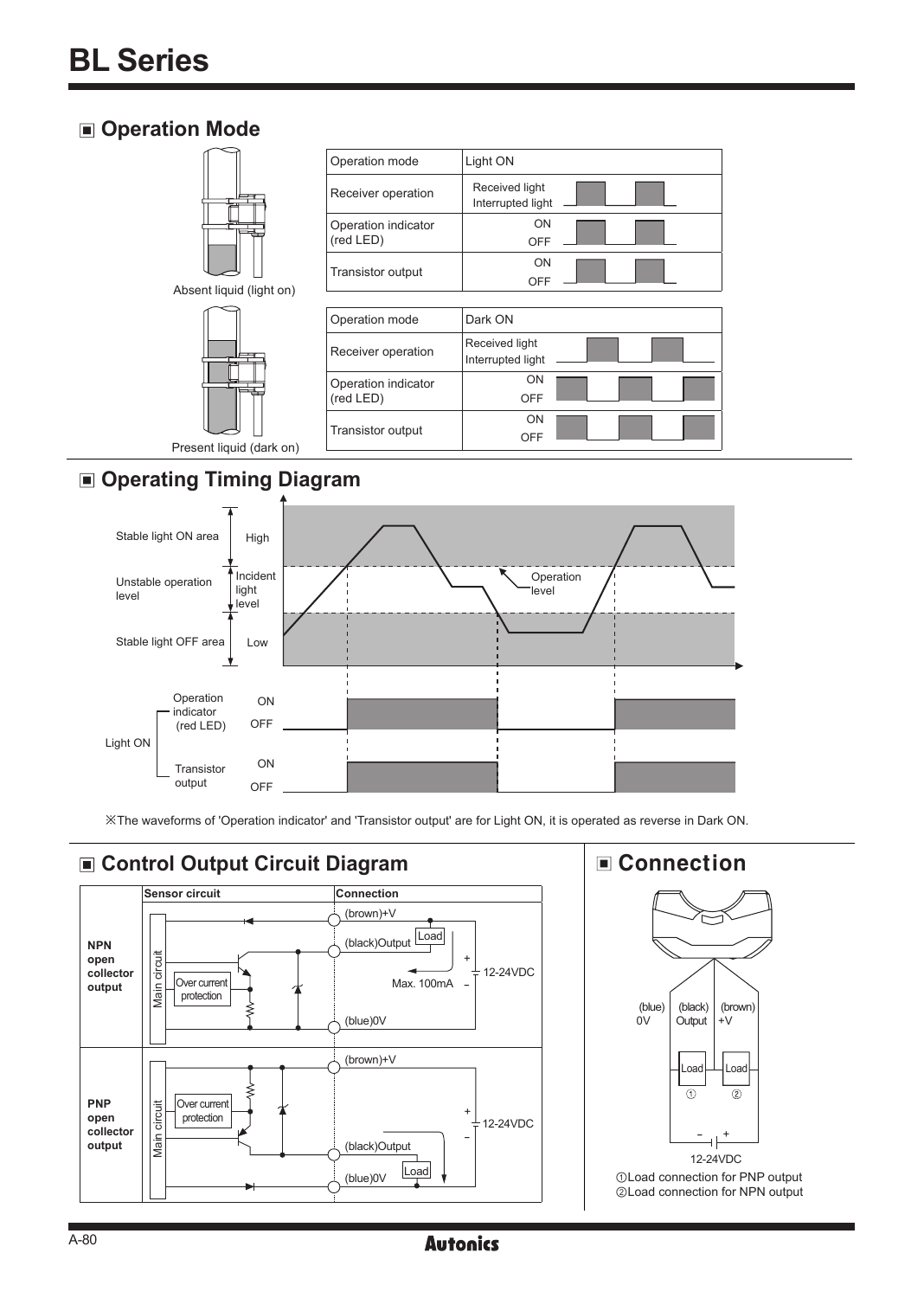# **Liquid Level Sensor**





※Principle of operation

It detects whether there is liquid or not in a pipe by refractive index of light.







**(P) Switching Mode Power Supplies** 

**(Q) Stepper Motors & Drivers & Controllers**

**(R) Graphic/ Logic Panels**

**(S) Field**

**Network Devices**

**(T) Software**